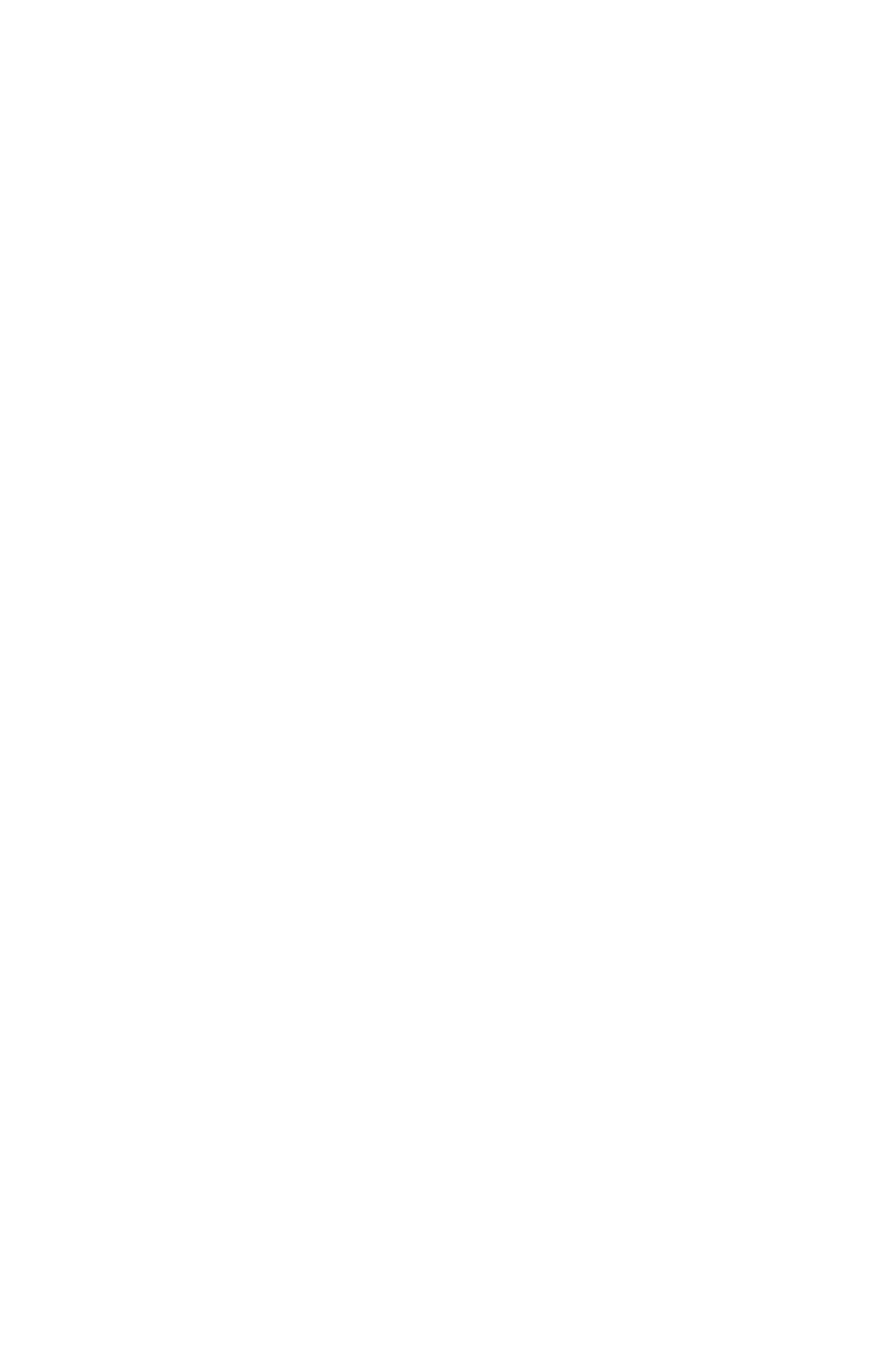# **About your COMODITÀ Tipo Stand Up Rolling Walker**

COMODITÀ is a company concerned with your comfort, safety and mobility. Our products will simplify your movements, offering support and safety for your daily activities, helping you do what you want, when you want it.

The modern patented design and sturdy construction of the COMODITÀ Tipo Stand Up Rolling Walker (ref. COM 930) make it one of the safest and most stylish walkers in the market.

Built to support weights of up to 300 lbs., it is tested and approved under international testing standards for walkers and rollators.

The COMODITÀ Tipo Stand Up Rolling Walker is built with highquality materials to ensure your safety.

In addition, the COMODITÀ Tipo Stand Up Rolling Walker comes with the exclusive COMODITÀ Pisa removable cup holder, cane holder and washable nylon shopping bag, as well as a convenient travel bag.

The COMODITÀ Tipo Stand Up Rolling Walker has two 10" aluminum front wheels, with pneumatic tires, and two 8" back wheels, also with pneumatic tires. That makes your COMODITÀ Stand Up perfect for indoor and outdoor use, on just about all kinds of surfaces.

**Please do not hesitate to contact us at [info@comoditausa.com](about:blank) or through our website [www.comoditausa.com](about:blank) if you have any problem with your COMODITÀ Stand Up. We are here to help!**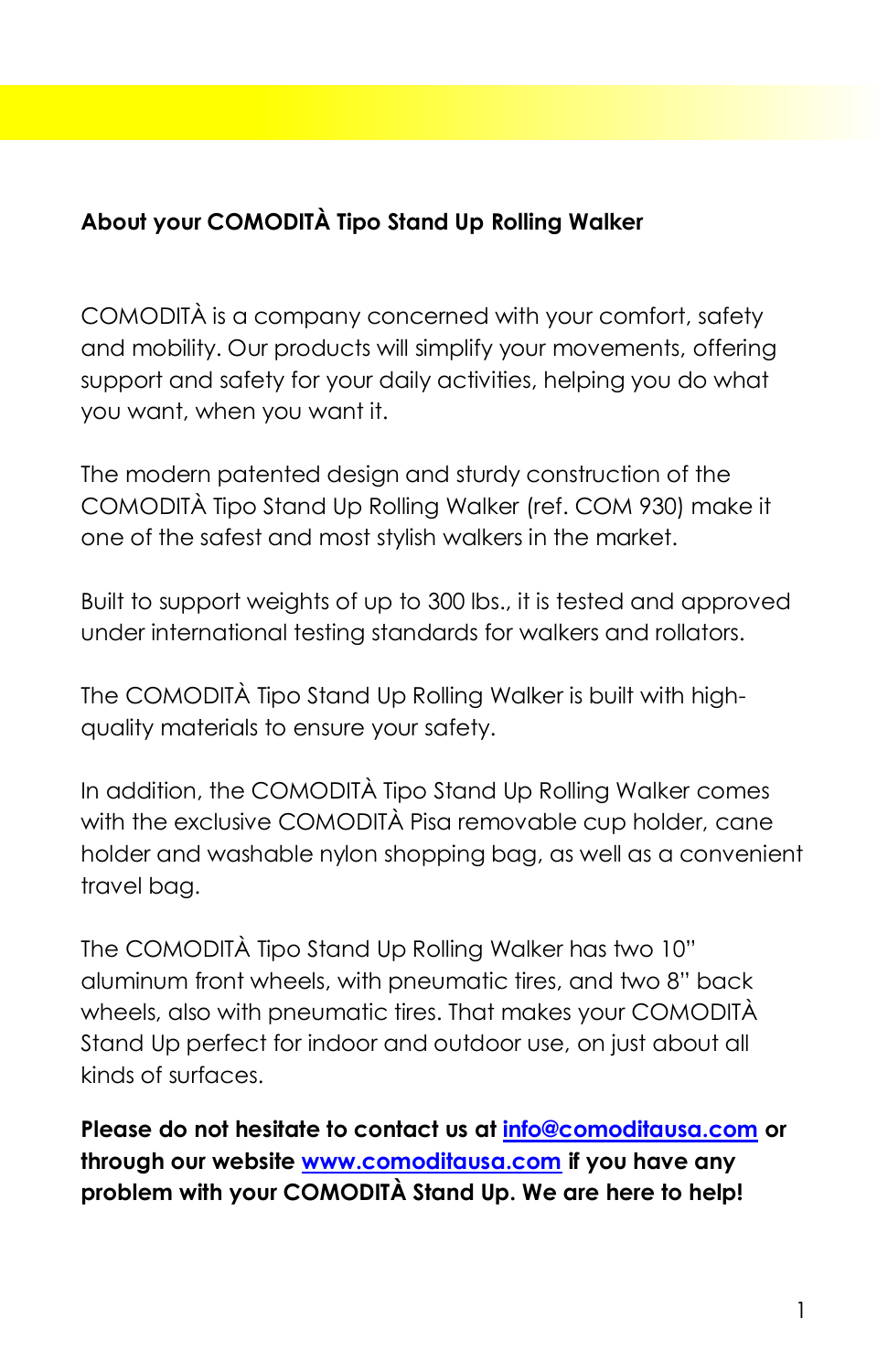# **Main Features:**

- Extra-large 10" aluminum front wheels and 8" rear wheels with pneumatic tires, for safer indoor and outdoor use
- Wide, comfortable nylon seat
- Adjustable handle height
- Padded ergonomic backrest
- Convenient removable cup holder
- Cane holder included
- Convenient transport nylon bag
- Hand brake locks for safety while sitting
- Double-fold construction makes it very compact and easy to transport
- Four light reflectors at the front and two at the back for additional safety
- Nylon shopping bag with light reflecting straps for added security

# **Product Dimensions and Specifications**

- Unit weight:  $23.5$  lb  $(10.7 \text{ kg})$
- Weight capacity: 300 lb (136 kg)
- Recommended user height: 5' to 6' (1,52 m to 1,82 m)
- Overall height: 40" / 46" (101.5 cm / 116.0 cm)
- Overall length: 28" (72 cm)
- Overall width: 25" (63.5cm)
- Folded measurements: 35"x 16"x 15"
- Front wheel diameter: 10" (25 cm)
- Back wheel diameter: 8" (20 cm)
- Seat height from floor: 21" (53 cm)
- $\bullet$  Seat depth: 11" (28.5 cm)
- Seat width:  $17\frac{1}{2}$ " (44 cm)
- Size of nylon bag: 17" W, 8" D, 10" H (43cm W, 20cm D, 25cm H)
- Recommended tire pressure: 20 PSI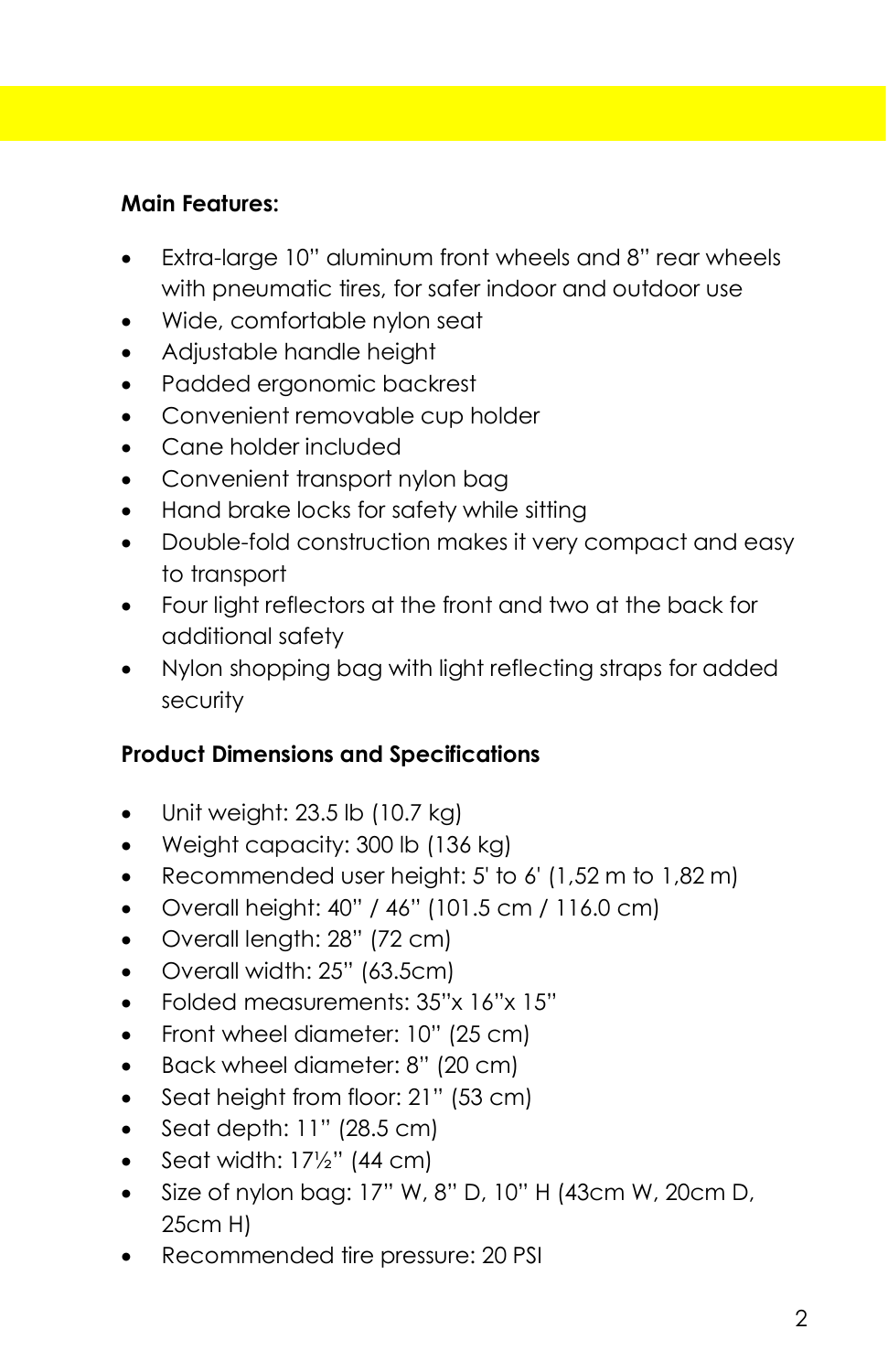#### **Assembly Instructions**

*Assembling your COMODITÀ Tipo Stand Up Rolling Walker is extremely simple!* You can also watch the assembly video at [www.comoditausa.com](about:blank) for more instructions.

- 1. Carefully remove the walker from the shipping carton.
- 2. Place the rollator on a flat surface



3. Raise the handles to the upright position.



4. Lock the frame on both sides by bringing the folding lock lever (pic 1 – make sure this lever is on this position)) up 180 degrees, so it points up (pic 2). Turn the folding lever 90 degrees towards the back wheel, so it slides into the folding lock lever plastic support (pic 3). **Note:** You can only slide the folding lock lever into the plastic support if it is in the correct position, as seen in the pictures below.









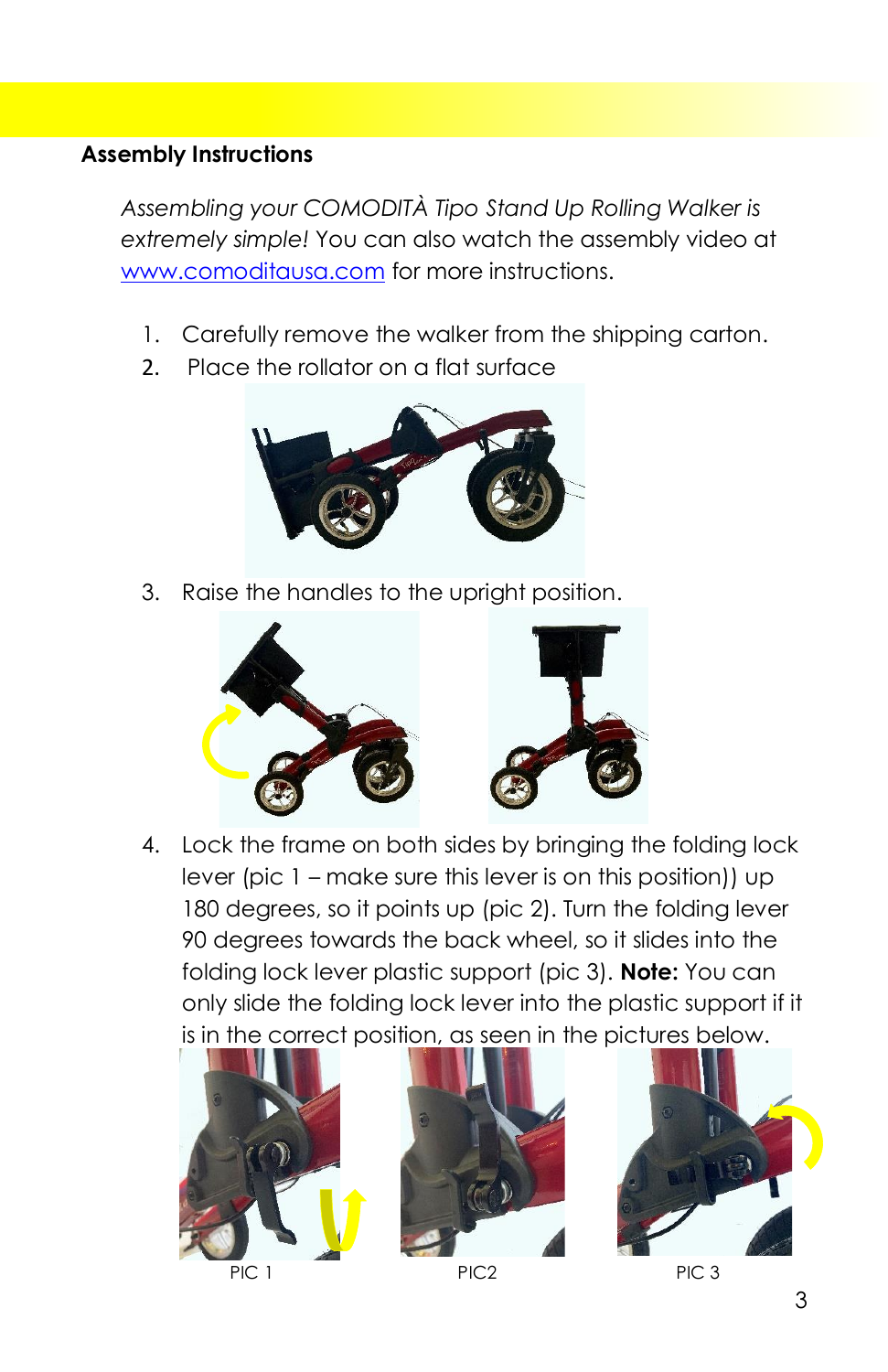5. Insert both handles into the end of the backrest. Make sure the position of the backrest is correct and tighten the knobs.



6. Insert both handles into the frame of the walker and



tighten the knob (see handle height adjustment below).

7. Release the plastic locking device that holds the walker folded.





8. Open the walker and lock it in the opened position by pushing down the sides of the seat onto the main frame until you hear a click.

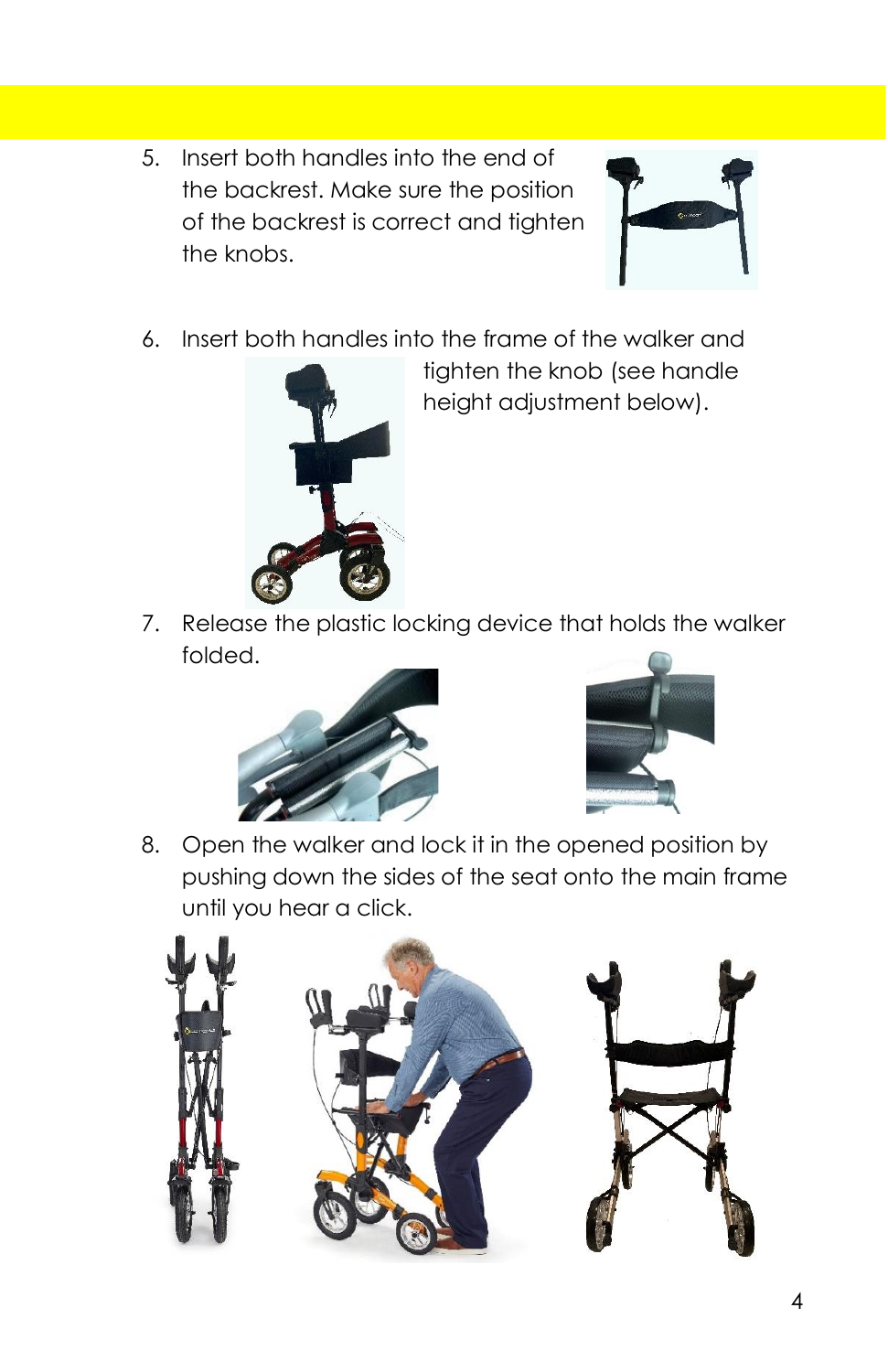- 9. Adjusting the height of the handle:
	- Untighten the plastic knob on the frame.
	- Adjust the handle at the desired height.
	- Tight the plastic knob on the frame to lock the handle at the desired height.



- 10. Adjusting the position of the handle:
	- You can adjust the brake handles vertical position to your most comfortable position by unlocking the locking knob.



You can also adjust the distance of the brake handle from the arm support.



11. Adjusting the height of the backrest:

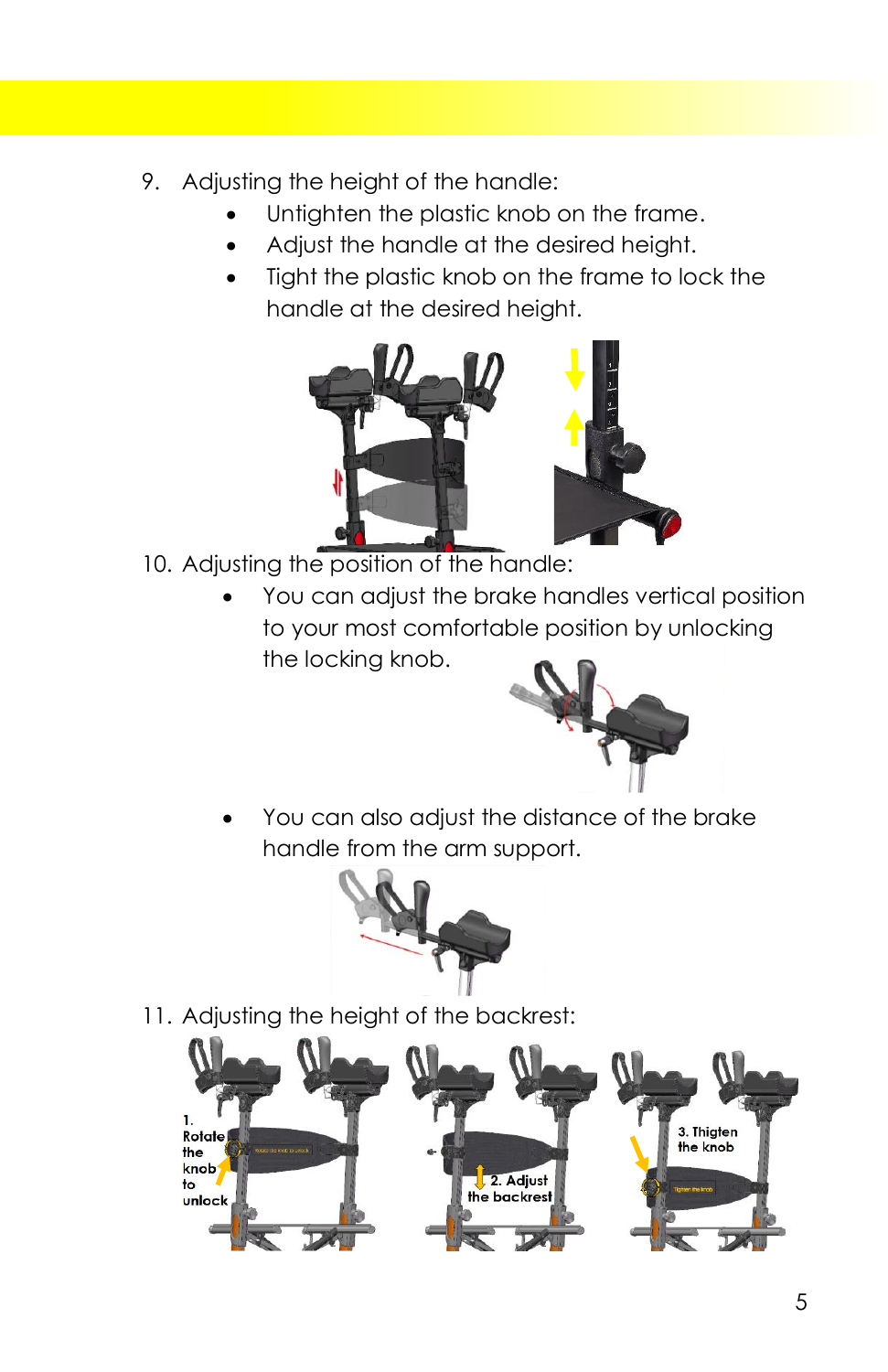12. You will find a nylon strap on each side of the shopping bag that becomes a loop (fig 1). Locate the plastic supports on each side of the seat (Fig 2). Move the nylon strap loop around the plastic support (Fig3).



13. Secure the brake cables together in front of the walker. You will find a small Velcro strap that will allow you to tie the brake cables together.





14. Insert the cup holder into the plastic support located on the backrest.





15. Insert the cane holder into the plastic support







**IT IS THAT SIMPLE! NO TOOLS, NO LOOSE PARTS!**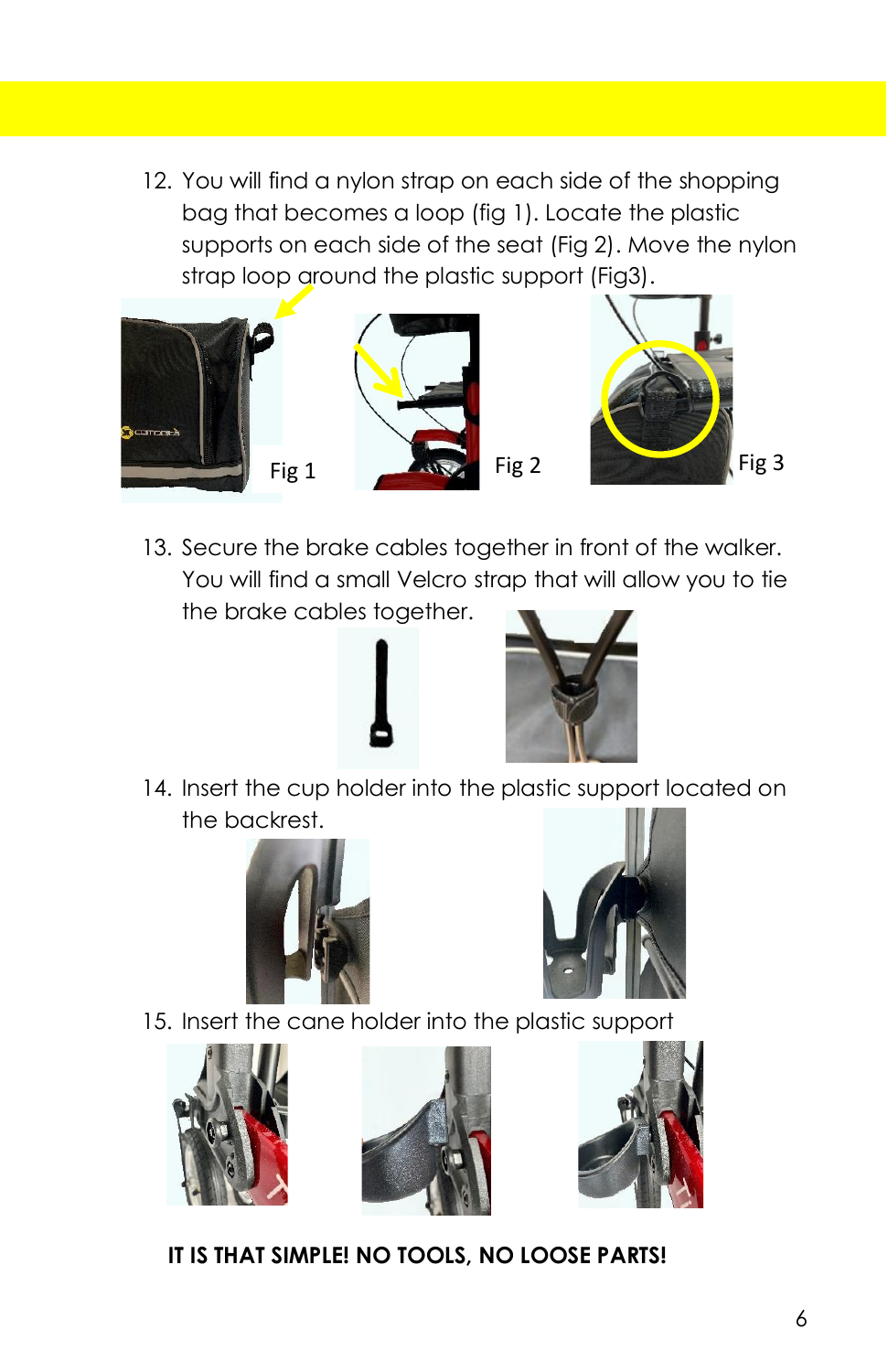# **Operating Instructions**

# **TO WALK:**

- Position yourself behind the walker and hold both handles firmly.
- Roll your walker slowly forward so that the rear wheels are a few inches ahead of your body.
- While maintaining a steady and safe roll forward, place your foot in line with the rear wheels.
- Repeat the movement with your other foot.
- To slow down, slowly squeeze the brake handles towards you.
- To lock the brakes, push forward the brake handles until the brakes "click" into locked position. Do not push it any further than this point.
- To unlock the brakes and resume walking, pull back the brake handles until you hear a "click."

# **TO USE THE SEAT OF YOUR WALKER:**

- Make sure your walker is in a flat surface, not on an incline.
- LOCK the brakes before sitting.
- Make sure your feet rest flat on the ground.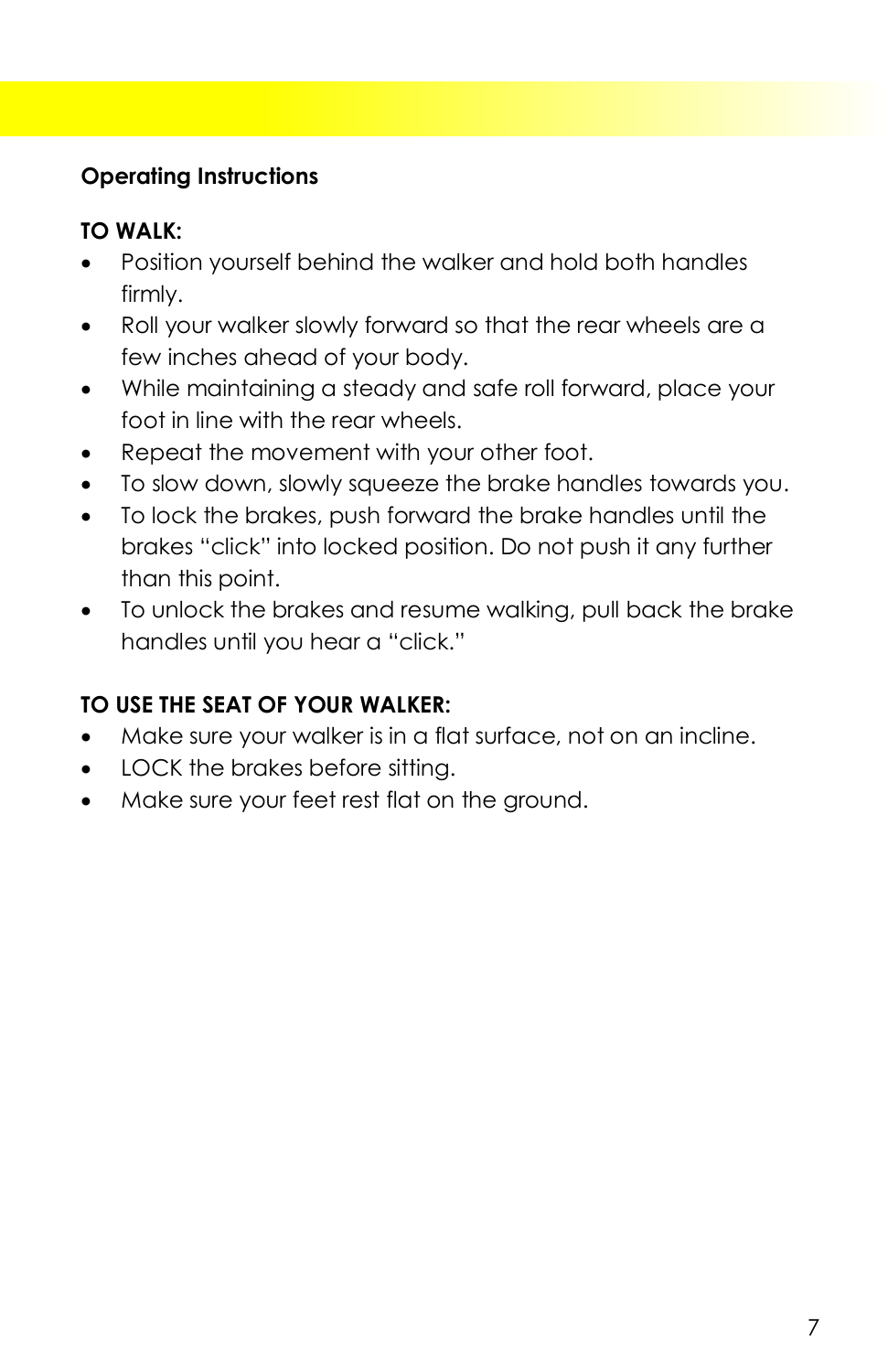## **Care and Maintenance**

#### **PERIODIC BRAKE ADJUSTMENT To adjust the sensitivity of the brake:**

- To tighten the brake (reduce the gap between the brake pad and wheel) rotate the adjusting nut clockwise.
- To loosen the brake (increase the gap between the brake and the wheel) rotate the adjusting nut counterclockwise.



#### **WARNING!**

- Over adjustment of the brake might prevent the wheels from moving freely.
- Under adjustment of the brake may cause the brake pad not to engage at all.
- **DO NOT USE** WALKER IF BRAKES ARE NOT WORKING PROPERLY.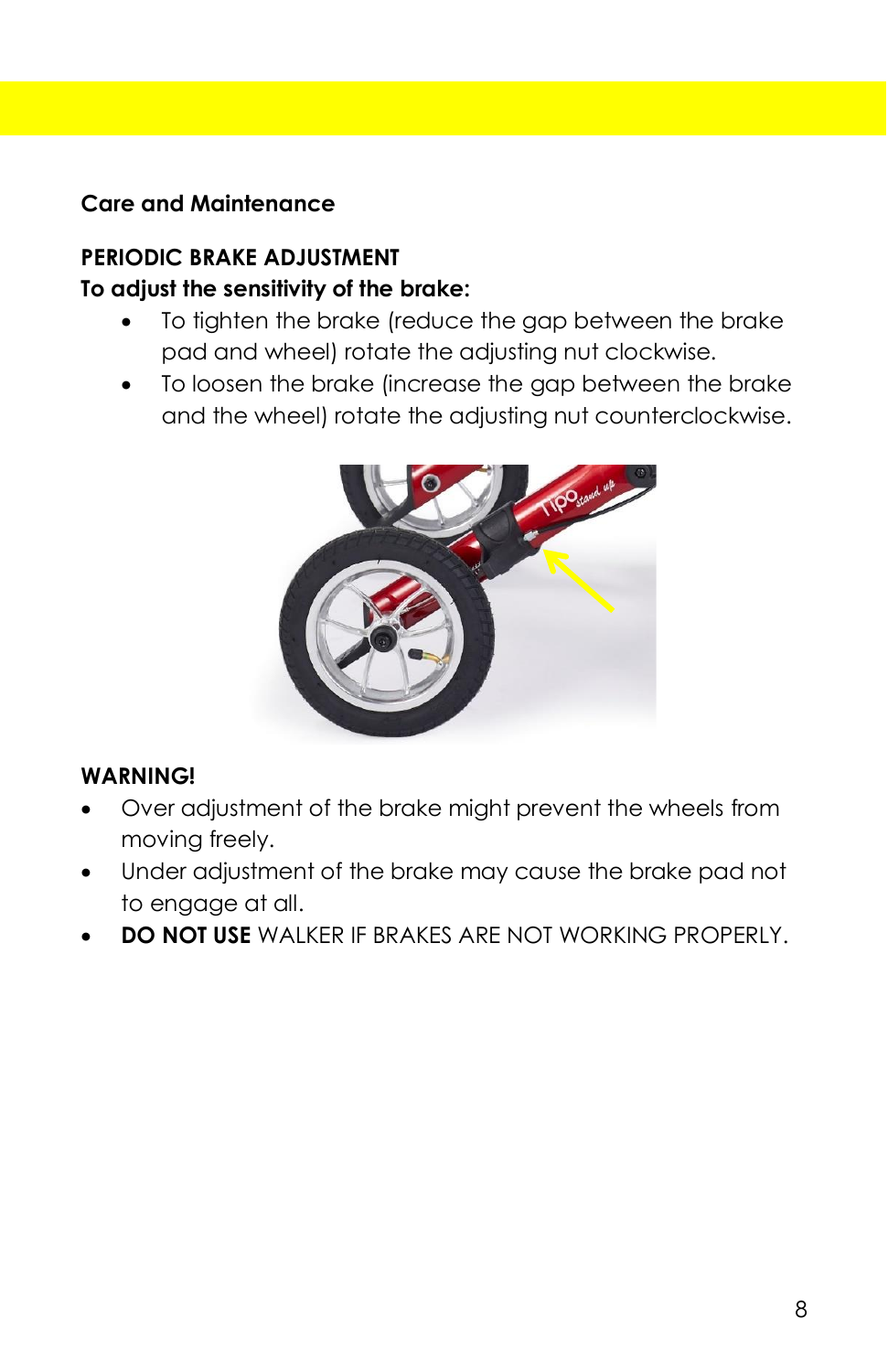#### **Safety Instructions**

# *WARNING!!! Failure to follow safety*

## *instructions may result in serious injuries.*

# • **BE CAREFUL NOT TO TIP FORWARD YOUR COMODITÀ TIPO STAND UP WALKER.**

 COMODITÀ is very concerned with the safety of our products. That is why we only offer our Stand Up model with ultra large wheels with pneumatic tires. The 12" front wheels with **pneumatic** tires will allow you to

 enjoy your walker in many different terrains with less risk of tipping over.

- **DO NOT** walk too fast!
- **DO NOT** push your COMODITÀ Tipo Stand Up when you find an obstacle in the terrain! Go around the obstacle. **Trying to overcome an obstacle forcefully increases the risk of the walker tipping over.**
- **DO NOT** transport someone while sitting on this walker.
- **DO NOT** exceed maximum weight capacity.
- Brakes **MUST** be on **LOCKED** position before sitting on the seat.
- **DO NOT** self-propel the walker while seated.
- **DO NOT** sit on the walker on an incline.
- **INSPECT BRAKES** before each use.
- **DO NOT** use the walker if the brakes are not working properly.
- **ALL WHEELS MUST** be in contact with the floor or ground at all times.
- **BACKREST IS NOT** intended to support your full weight. It is intended to provide back support while you are seated.
- **DO NOT** use in escalators, stairs, moving sidewalks or uneven surfaces.
- **BOTH FEET** should rest flat on the ground when sitting.
- **ALWAYS** check if the seat is locked down and well connected to the frame when the rollator is open.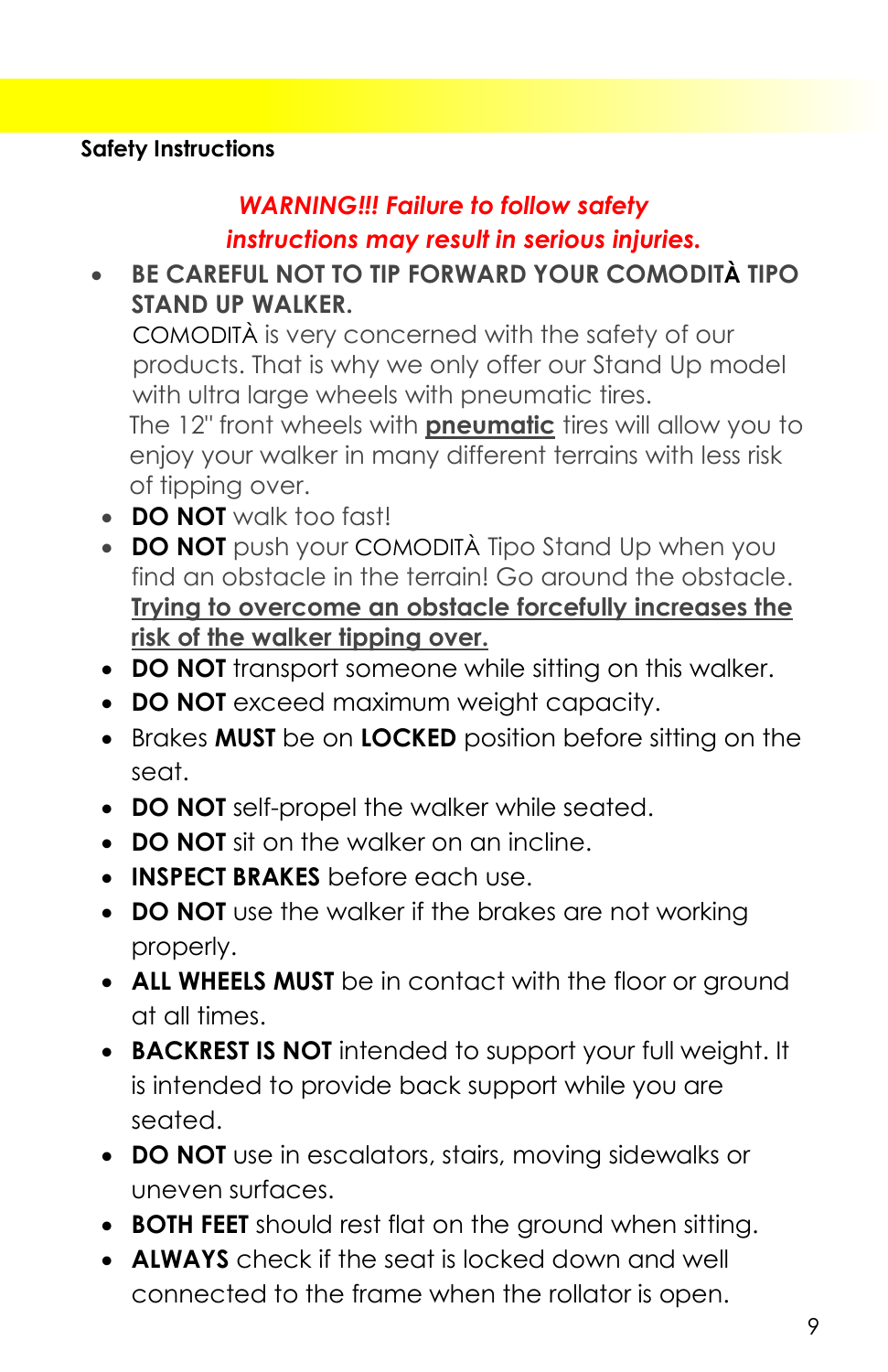# **Warranty**

Your COMODITÀ Rolling Walker is warranted to be free of defects in material and workmanship for a period of one year from the date of purchase for the original owner. This warranty does not cover product failure due to user negligence, misuse of the product, failure to adhere to instructions, or normal wear and tear. In the event of a defect covered by this warranty, we will, at our discretion, repair or replace the product. This warranty does not include any labor or shipping charges. Please contact our customer service at [info@comoditausa.com.](about:blank) We will provide a return authorization number. You will be required to include a copy of your original bill of sale.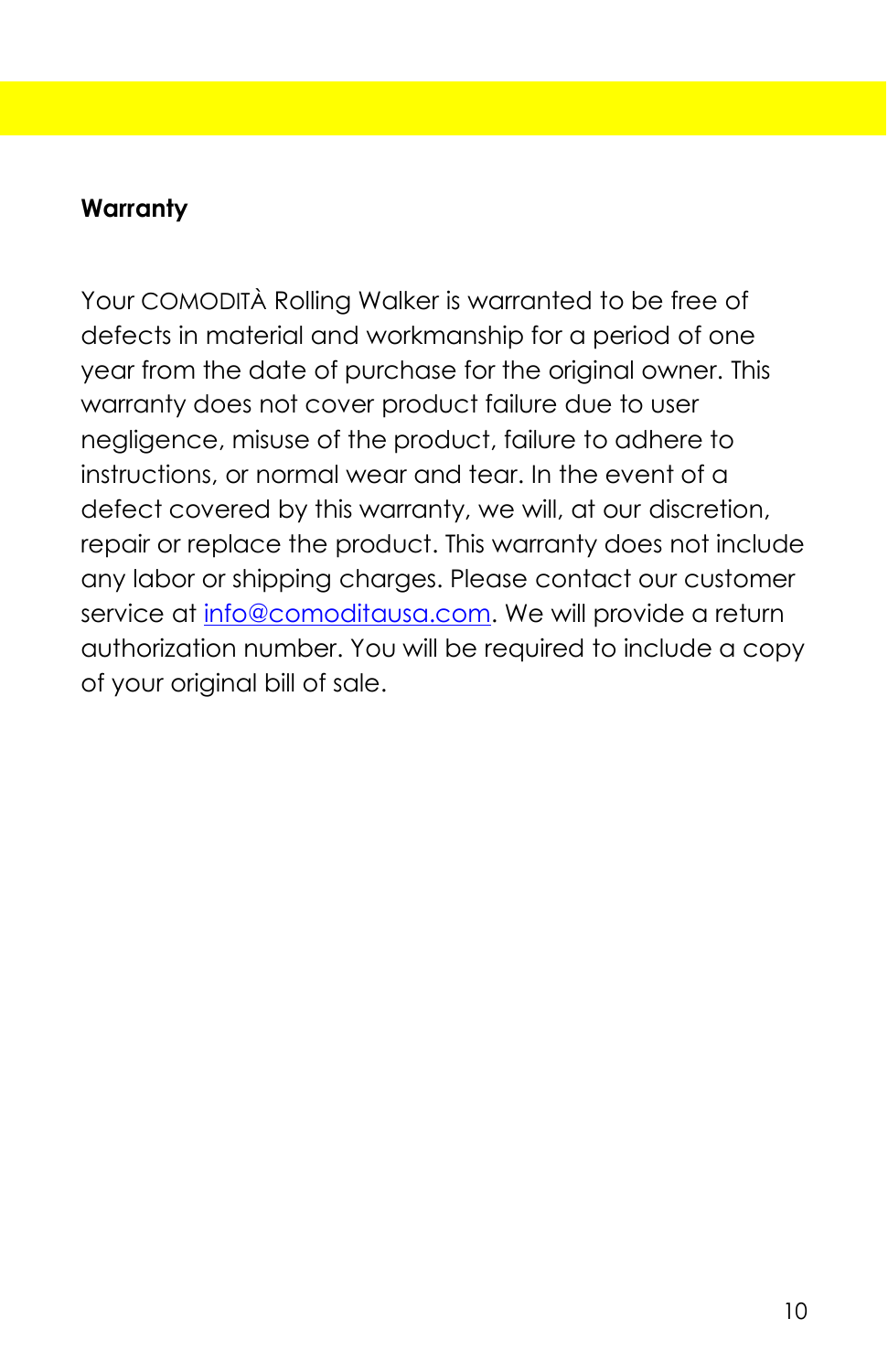# **Acerca de su caminador COMODITÀ Tipo Stand Up**

COMODITÀ es una empresa preocupada por su confort, seguridad y movilidad. Nuestros productos simplificarán sus movimientos, ofreciendo apoyo y seguridad para sus actividades diarias, ayudándole a hacer lo que quiera, cuando quiera.

El diseño moderno patentado y la construcción robusta del Caminador Tipo Stand Up de COMODITÀ (ref. COM 900) lo hacen uno de los caminadores más seguros y estilosos del mercado.

Construido para soportar pesos de hasta 300 libras, ha sido probado y aprobado bajo estándares de prueba internacionales para caminadores.

El caminador COMODITÀ Tipo Stand Up fue construido con materiales de alta calidad para garantizar la mayor seguridad posible.

Además, COMODITÀ Tipo Stand Up viene con el exclusivo portavaso removible COMODITÀ Pisa, soporte de caña y bolsa de compras lavable de nylon.

El COMODITÀ Tipo Stand Up tiene dos ruedas delanteras de 12", que lo hace muy fácil de maniobrar. También puede doblarse fácilmente para su almacenamiento o transporte.

**Por favor, no dude en ponerse en contacto con nosotros a través de nuestro sitio web [www.comoditausa.com](about:blank) si tiene alguna duda, pregunta, o problema. ¡Estamos aquí para ayudar!**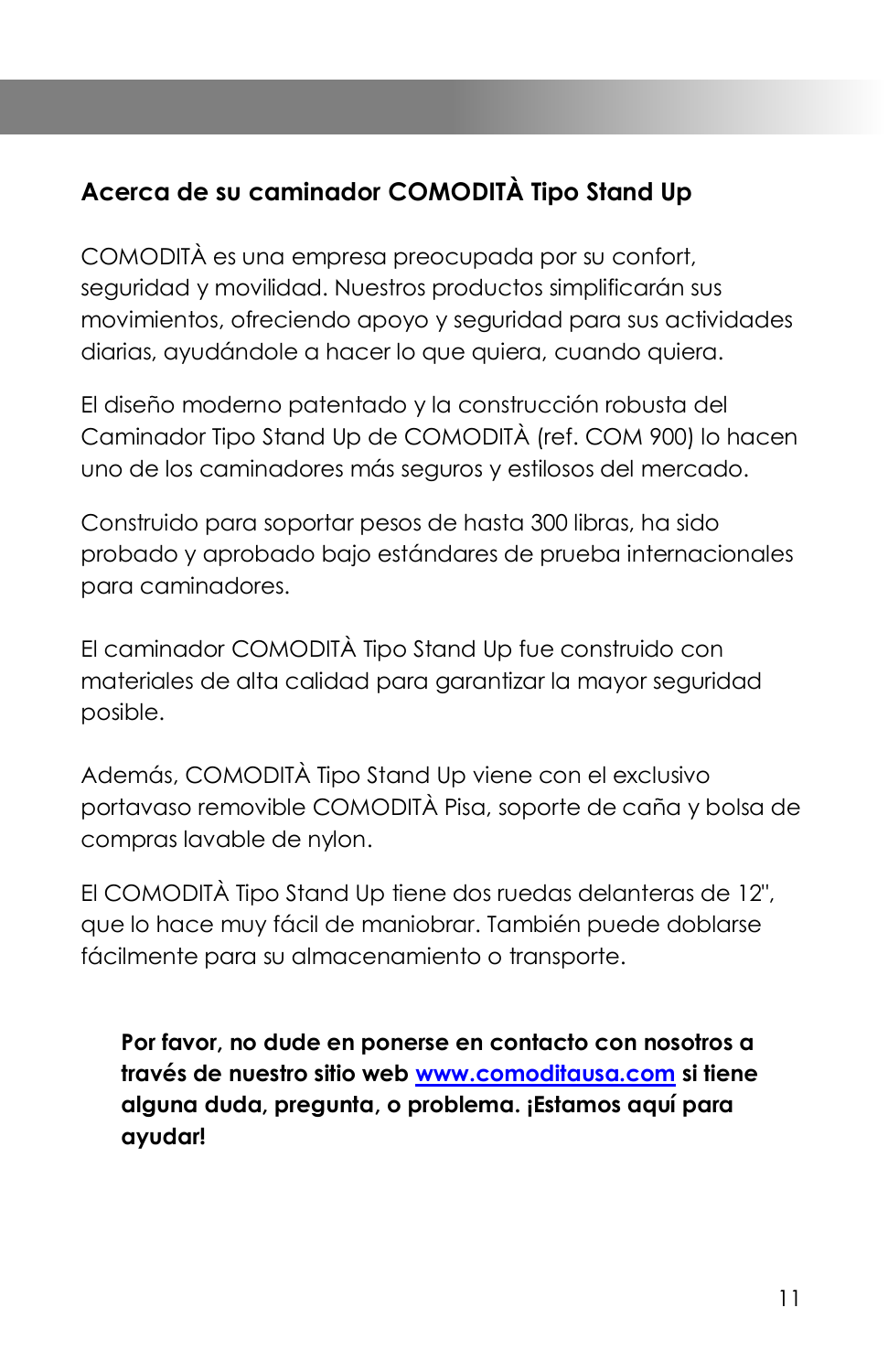## **Principales características:**

- Ruedas delanteras extra grandes de 10 " para uso interior y exterior más seguro
- Asiento de nylon ancho y cómodo
- Altura ajustable de la manija
- Respaldo ergonómico acolchado
- Portavaso removible
- Soporte de caña incluido
- Bolsa de nylon removible y lavable, cómoda y espaciosa
- Cerraduras de freno de mano para su seguridad mientras se sienta
- Construcción de doble pliegue lo hace muy compacto y fácil de transportar
- Cuatro reflectores de luz en la parte delantera y dos en la parte posterior para mayor seguridad
- Bolsa de nylon con cinta reflectora de luz para mayor seguridad

#### **Dimensiones y especificaciones del producto**

- Peso de la unidad: 10.7 kg
- Capacidad de peso: 136 kg
- Altura recomendada del usuario: de 1.52m a 1.82m
- Altura total: 102 cm / 116 cm)
- Longitud total: 72 cm
- Anchura total: 62.5 cm
- Anchura cuando plegado: 27 cm
- Diámetro de la rueda delantera: 25 cm
- Diámetro de la rueda trasera: 20 cm
- Altura del asiento desde el suelo: 53 cm
- Profundidad del asiento: 28.5 cm
- Anchura del asiento: 44 cm
- Medidas de la bolsa de nylon: 43cm A, 20cm P, 25cm A
- Presión de neumáticos recomendada: 20PSI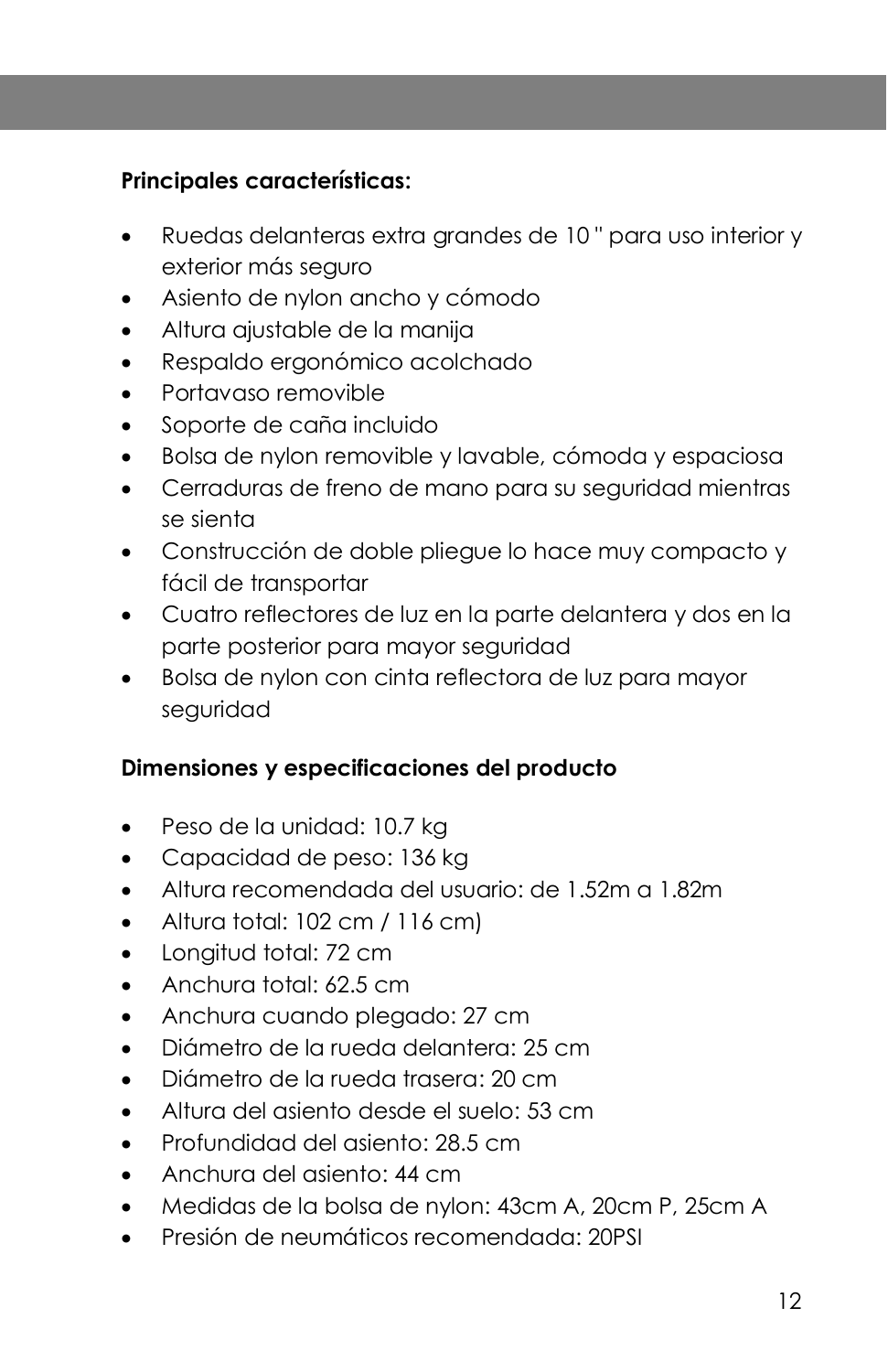#### **Instrucciones de montaje**

*¡El montaje de su caminador COMODITÀ Tipo Stand Up es extremadamente simple!*

- 1. Retire cuidadosamente el caminador de la caja de transporte.
- 2. Ponga el caminador sobre una superficie plano.



3. Levante los mangos a la posición vertical



4. Bloquee el marco en ambos lados trayendo la palanca de bloqueo plegable (foto 1) 180 grados hasta que apunte hacia arriba (foto 2). Gire la palanca 90 grados hacia la rueda trasera, para que se acomode en el soporte de plástico (foto 3). **Nota:** Sólo se puede deslizar la palanca de bloqueo plegable en el soporte de plástico está en la posición correcta, como se puede ver en las fotos abajo.







FOTO 1 FOTO 2 FOTO 3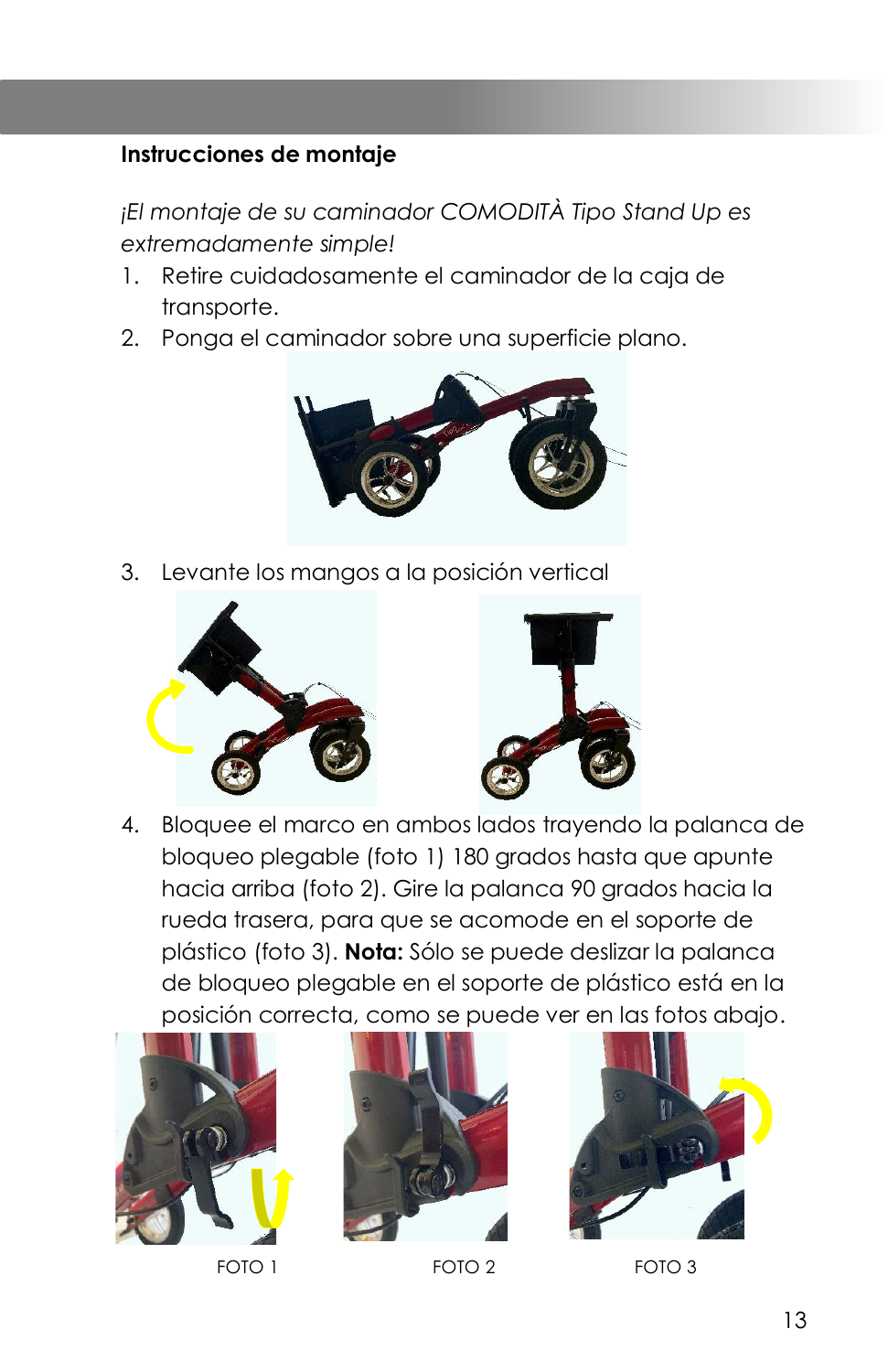5. Inserte el soporte de la manija en ambos extremos del respaldo y apriete las perillas del respaldo.



6. Inserte ambos soportes de la manija en el marco del

andador.



7. Suelte el dispositivo de bloqueo de plástico que sostiene el andador plegado.



8. Abra el caminador y bloquéelo en la posición abierta empujando hacia abajo los dos lados del asiento en el marco principal hasta que escuche un clic.

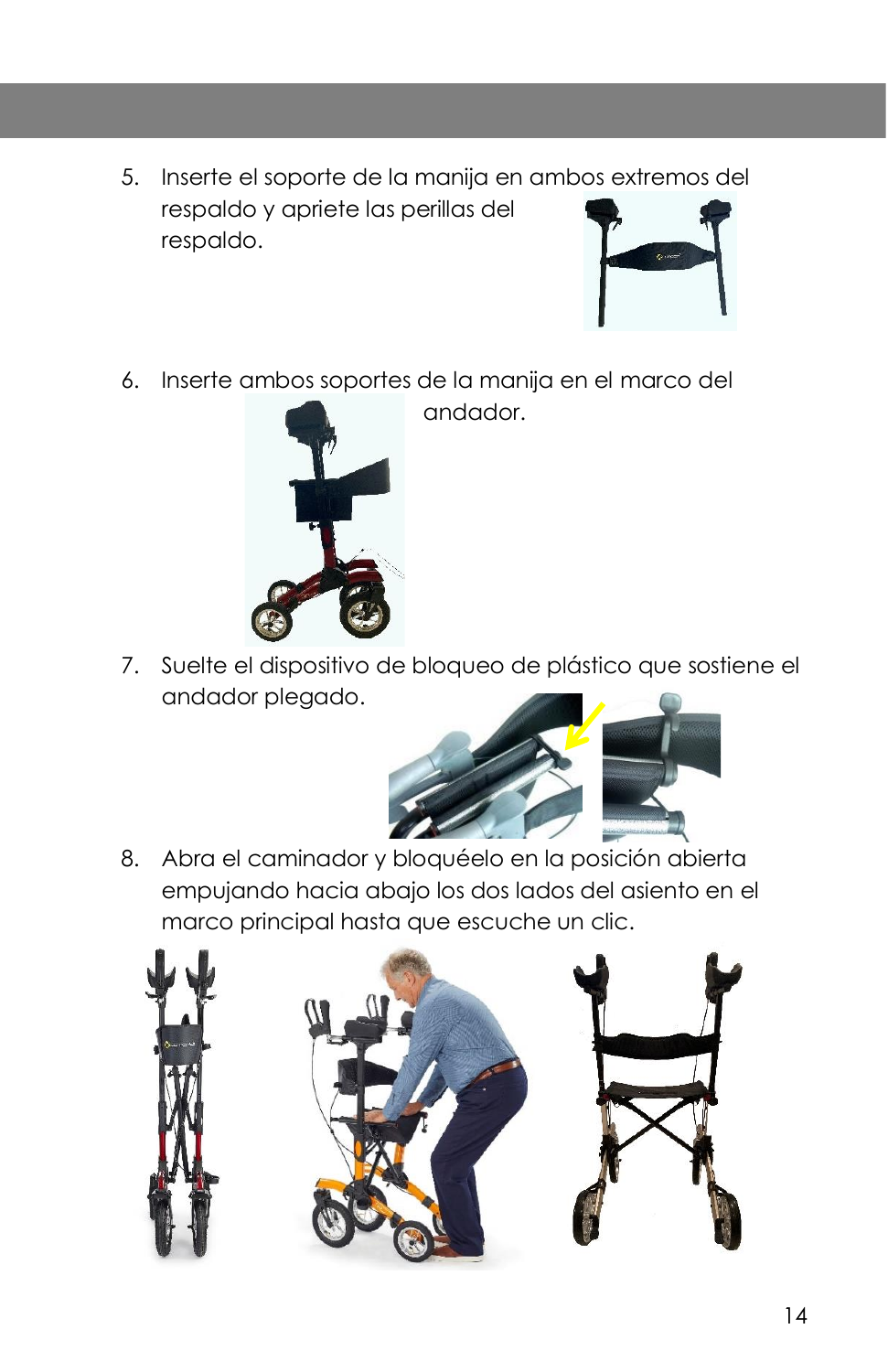- 9. Ajuste de la altura del mango:
	- Afloje la perilla de plástico del marco.
	- Ajuste el mango a la altura deseada.
	- Apriete la perilla de plástico en el marco para bloquear el mango a la altura deseada.





- 10. Ajuste la posición del mango:
- Puede ajustar la posición vertical de los mangos a la posición más cómoda desbloqueando la perilla de bloqueo



• También puede ajustar la distancia del mango del freno al apoyabrazos



11. Ajuste la posición del respaldo:

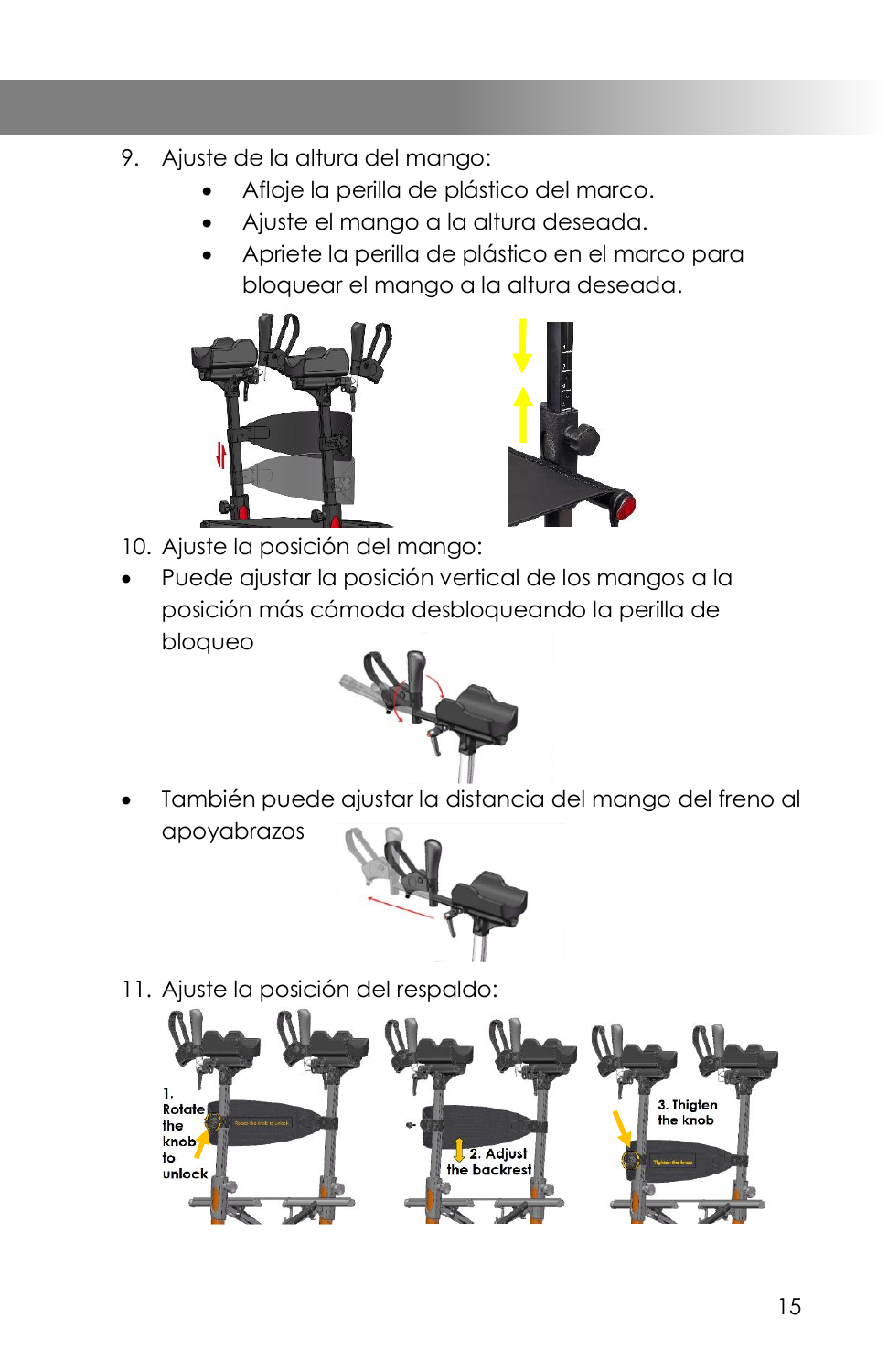de compras que se convierte en un lazo (fig. 1). Ubique los soportes de plástico a cada lado del asiento (Fig 2) Mueva el lazo de la correa de nailon alrededor del soporte de plástico (Fig 3)



13. Asegure los cables de freno juntos frente al andador. Encontrará una pequeña cinta de velcro que permitirá unir los cables de freno.



14. Introduzca el portavaso en su soporte de plástico en la lateral del caminador.





15. Insert the cane holder into the plastic support







**¡ES ASI DE SIMPLE! SIN PIECES SUELTAS Y SIN HERRAMIENTAS**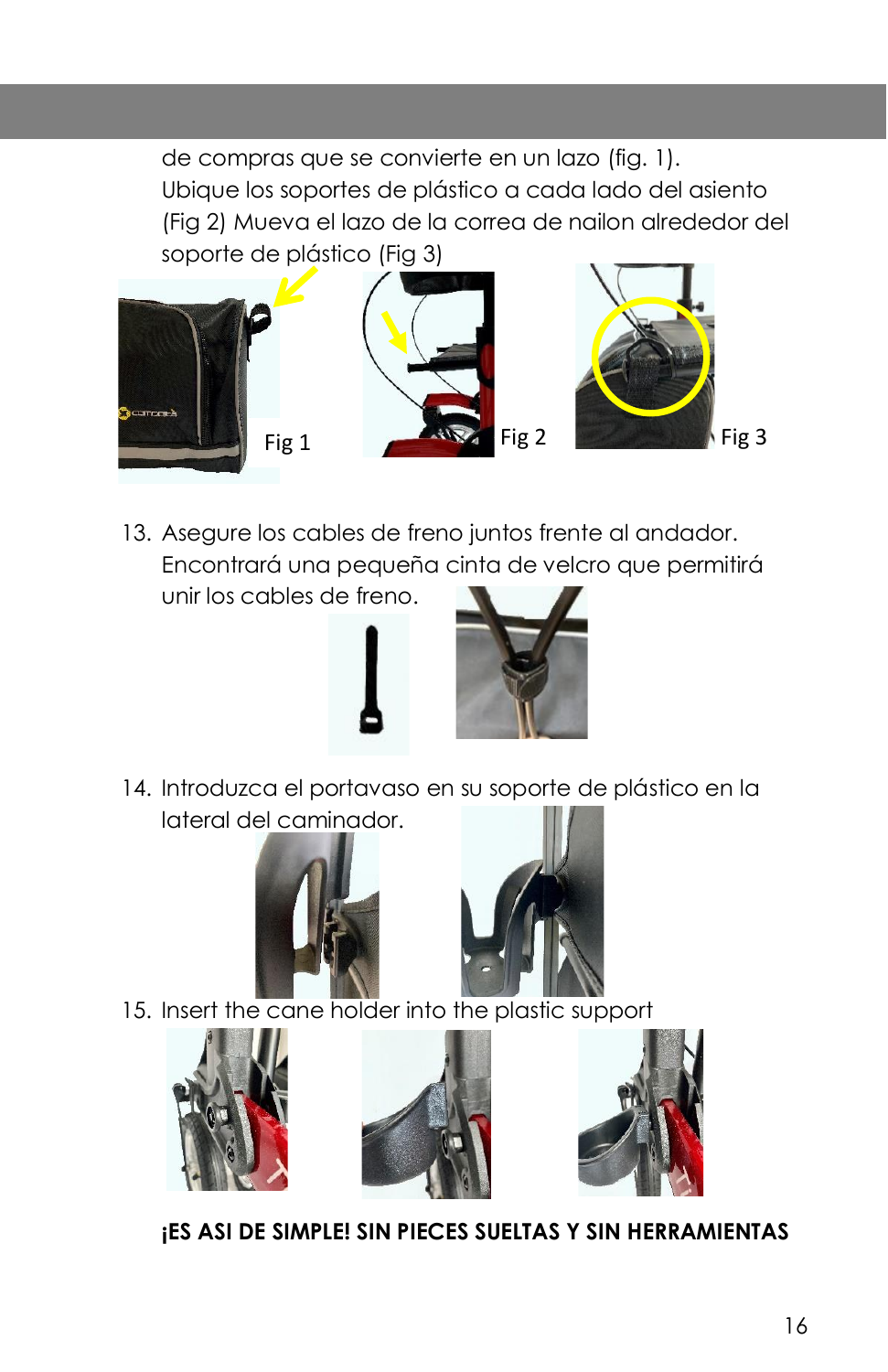## **Instrucciones de operación**

#### **PARA CAMINAR:**

- Colóquese detrás del caminador y sostenga firmemente las dos manijas.
- Haga rodar el caminador lentamente hacia adelante para que las ruedas traseras estén a unas pocas pulgadas de su cuerpo.
- Manteniendo un movimiento firme y seguro hacia adelante, coloque el pie en línea con las ruedas traseras.
- Repita el movimiento con el otro pie.
- Para ralentizar, apriete lentamente los mangos del freno hacia usted.
- Para bloquear los frenos, empuje las manijas de los frenos hacia el frente del caminador hasta que los frenos hagan "clic" en la posición bloqueada. No los empuje más allá de este punto.
- Para desbloquear los frenos, levante las manijas de los frenos hasta que escuche un "clic".

# **PARA USAR EL ASIENTO DE SU CAMINADOR**

- Asegúrese de que su caminador esté en una superficie plana, no en una pendiente.
- BLOQUEE los frenos antes de sentarse.
- Asegúrese de que sus pies alcanzan el suelo.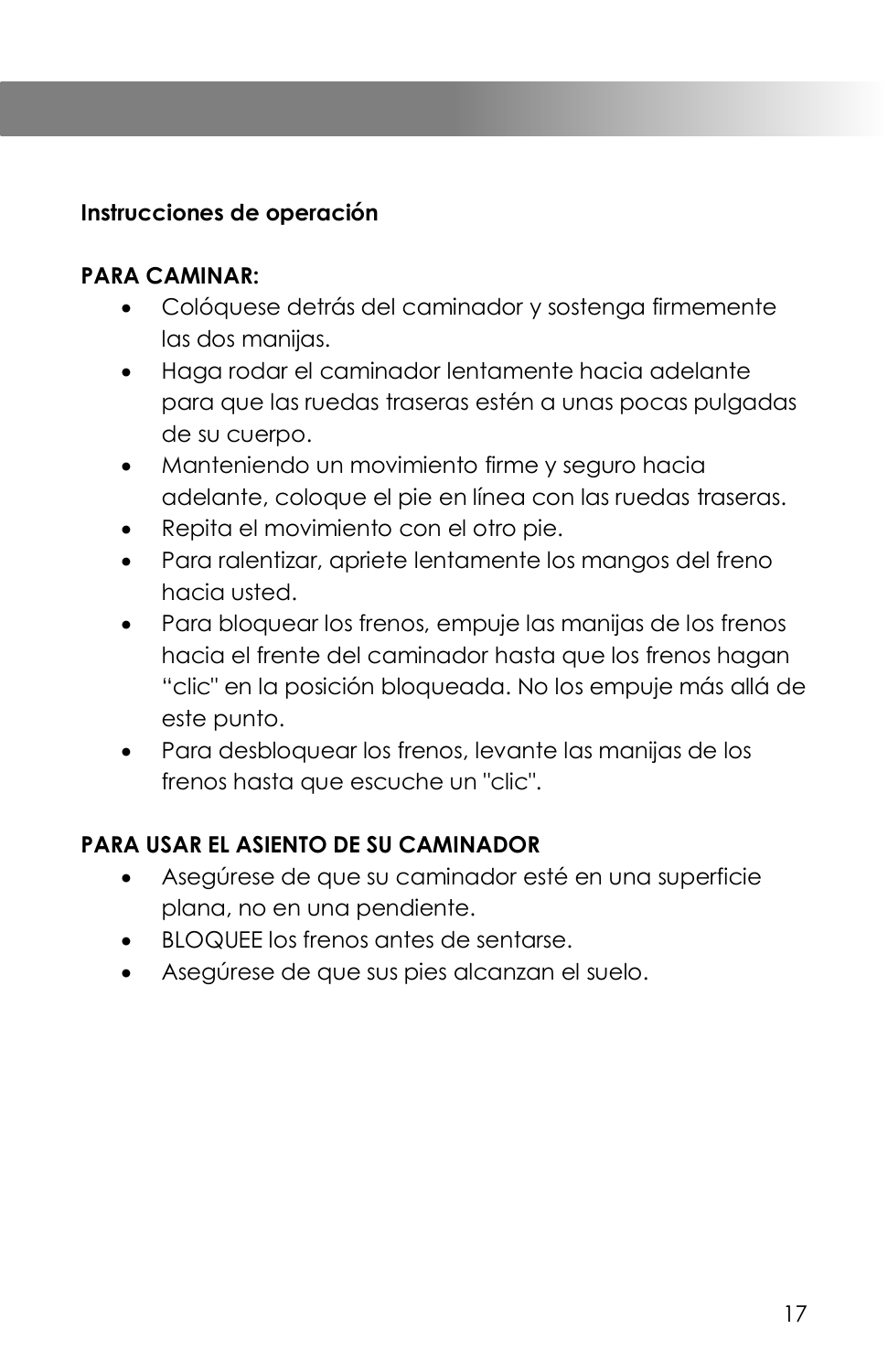# **Cuidado y mantenimiento**

# **AJUSTE DE FRENO PERIÓDICO**

#### **Para ajustar la sensibilidad del freno:**

- Para apretar el freno (reducir el espacio entre la pastilla de freno y la rueda), gire la tuerca de ajuste en el sentido de las agujas del reloj.
- Para aflojar el freno (aumentar el espacio entre el freno y la rueda), gire la tuerca de ajuste hacia la izquierda.



#### **¡ATENCION!**

- El ajuste excesivo de frenos puede impedir que las ruedas se muevan libremente.
- El ajuste del freno puede hacer que la pastilla de freno no se acople en absoluto.
- NO UTILICE WALKER SI LOS FRENOS NO ESTÁN TRABAJANDO CORRECTAMENTE.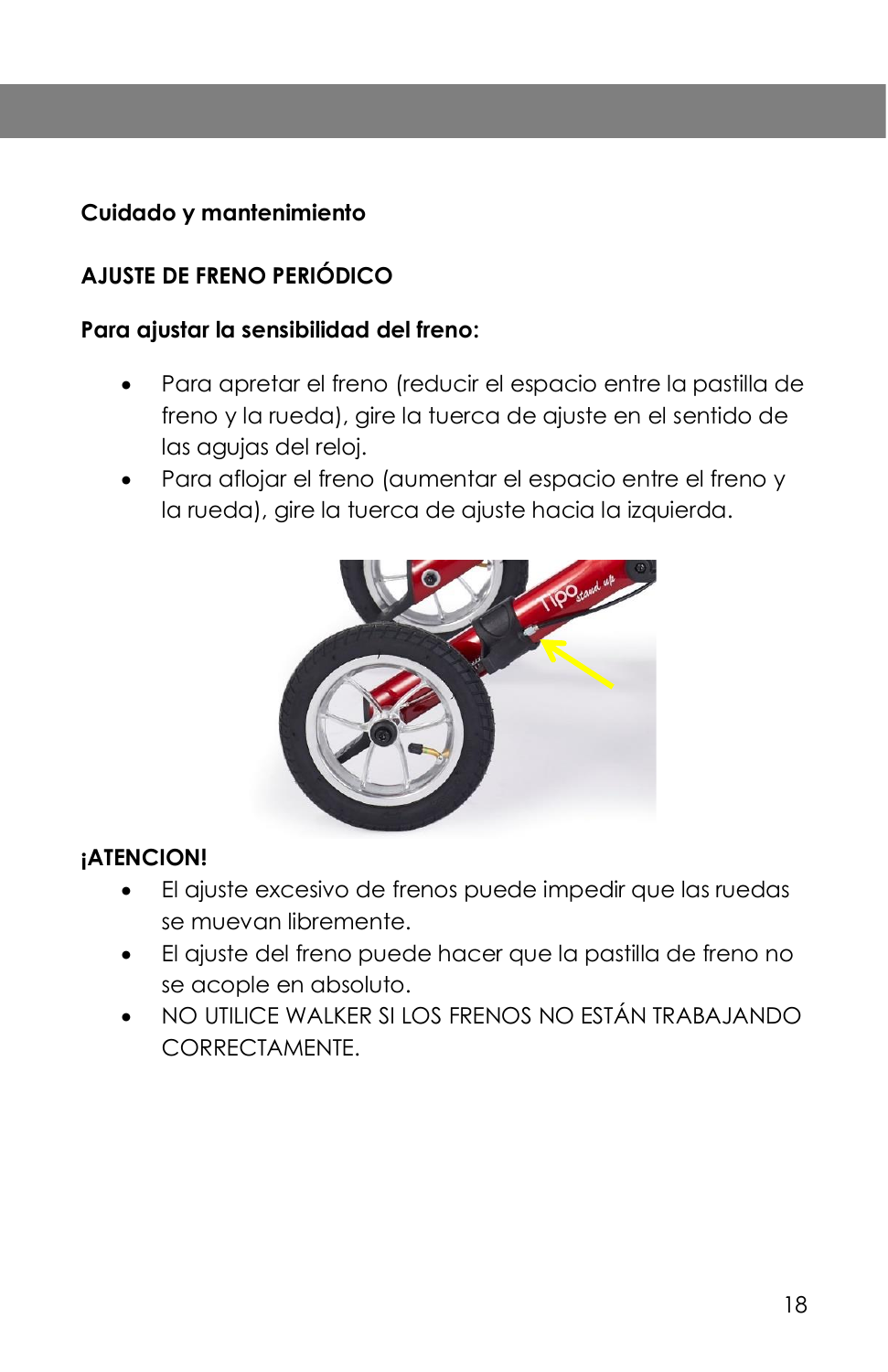#### **Instrucciones de seguridad**

# *¡¡¡ATENCION!!! No seguir estas instrucciones de seguridad puede causar lesiones graves.*

## **TENGA CUIDADO DE NO INCLINAR HACIA ADELANTE SU COMODITÀ TIPO STAND UP WALKER.**

COMODITÀ está muy preocupada por la seguridad de nuestros productos. Por eso solo ofrecemos nuestro modelo Stand Up con ruedas ultra grandes con neumáticos. Las ruedas delanteras de 12" con neumáticos le permitirán disfrutar de su andador en muchos terrenos diferentes con menos riesgo de vuelco.

- **¡No** camine demasiado rápido!
- **NO** use este producto como una silla de ruedas.
- **NO** transporte a alguien mientras está sentado en este caminador.
- **¡NO** empuje su COMODITÀ Tipo Stand Up cuando encuentre un obstáculo en el terreno! Da la vuelta al obstáculo. **Intentar superar un obstáculo con fuerza aumenta el riesgo de que el andador se vuelque.**
- **NO** exceda la capacidad máxima de peso.
- Los frenos **TIENEN** que estar en posición **BLOQUEADA** antes de sentarse en el asiento.
- **NO** propulsar el caminador mientras está sentado.
- **NO** se siente sobre el caminador en una pendiente.
- **INSPECCIONAR LOS FRENOS** antes de cada uso.
- **NO** utilice el caminador si los frenos no estén funcionando correctamente.
- **TODAS LAS RUEDAS DEBEN** estar en contacto con el suelo a todo momento.
- **EL RESPALDO NO** está diseñado para soportar todo su peso. Está diseñado para proporcionar apoyo a su espalda mientras está sentado.
- **NO** lo use en escaleras mecánicas, escaleras, aceras en movimiento o superficies irregulares.
- **AMBOS PIES** deben alcanzar el suelo cuando está sentados.
- **SIEMPRE** compruebe si el asiento está bloqueado y bien conectado al caminador cuando el rodillo está abierto.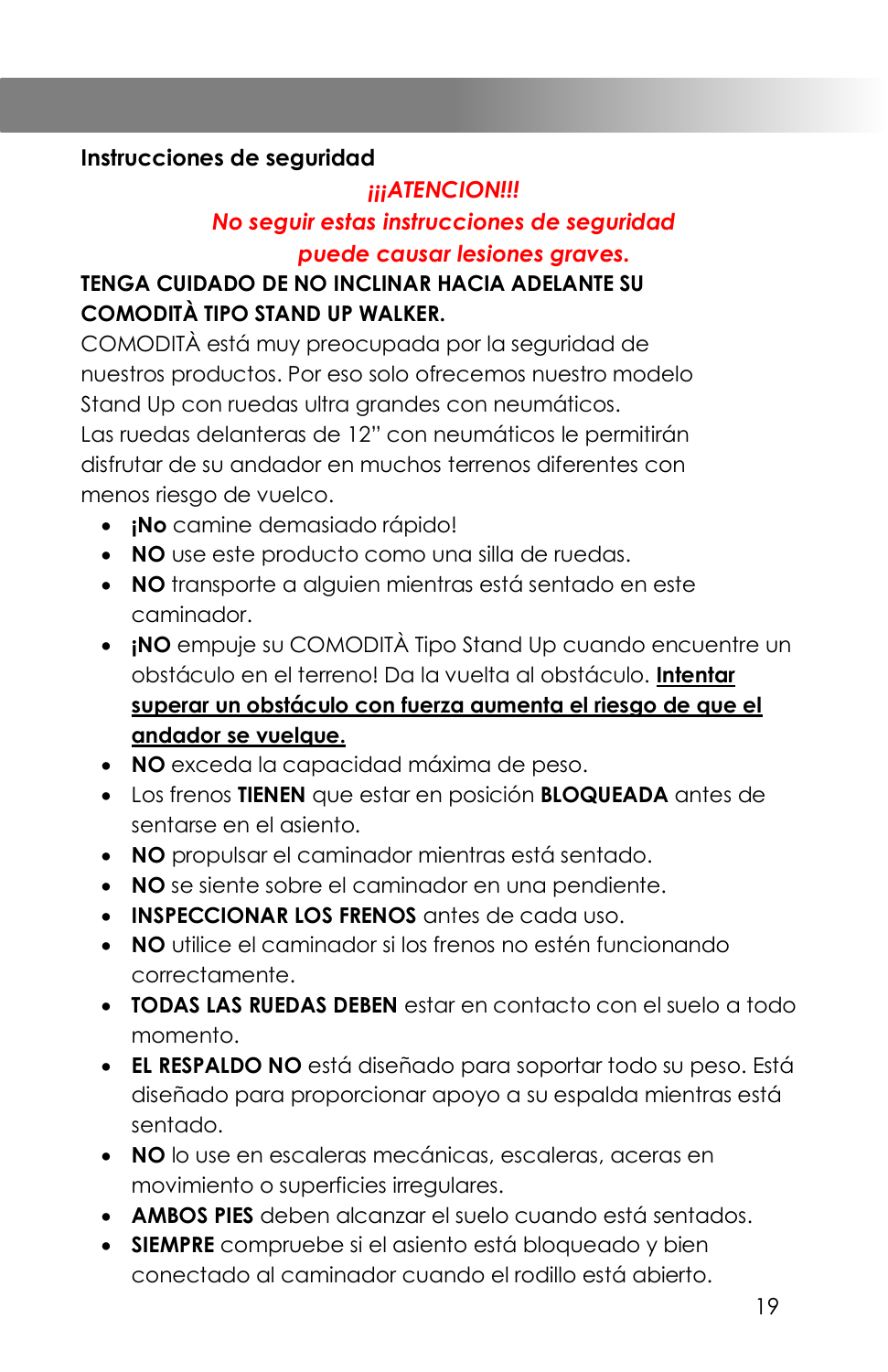# **Garantía**

Su caminador COMODITÀ está garantizado de estar libre de defectos de material y mano de obra por un período de un año a partir de la fecha de compra del propietario original. Esta garantía no cubre el fallo del dispositivo debido a negligencia del usuario, mal uso del producto, incumplimiento de las instrucciones o desgaste normal. En el caso de un defecto cubierto por esta garantía, nosotros, a nuestra opción, repararemos o reemplazaremos el dispositivo. Esta garantía no incluye gastos de mano de obra ni gastos de envío. Póngase en contacto con nuestro servicio de atención al cliente en [info@comoditausa.com.](about:blank) Proporcionaremos un número de autorización de devolución. Se le pedirá que incluya una copia de su factura original de venta.